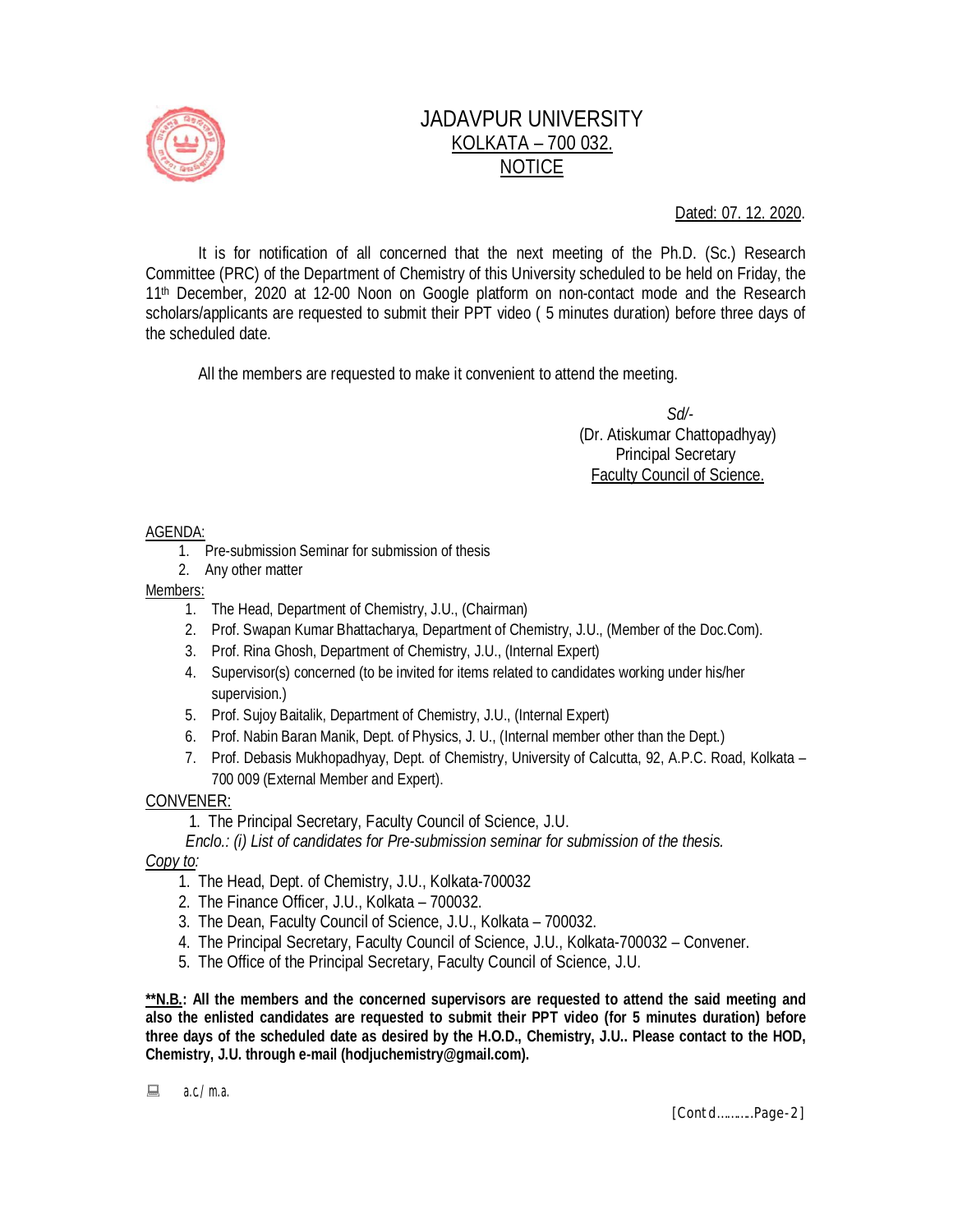## **DEPARTMENT OF CHEMISTRY**

#### **LIST OF CANDIDATES FOR PRE-SUBMISSION SEMINAR FOR SUBMISSION OF THE THESIS OF THE DEPARTMENT OF CHEMISTRY, JADAVPUR UNIVERSITY SCHEDULED ON 11.12.2020**  $\overline{\phantom{a}}$

| SI.<br>No. | Name of the<br>candidates<br>[Index No]                       | Name of the<br>Supervisor/s                                                                                                                                                                                                                         | Proposed Title of the<br><b>Thesis</b>                                                                                                                                    | Date of<br><b>Registration</b> | Date of<br><b>Publication</b><br>of Course<br><b>Work Result</b> |
|------------|---------------------------------------------------------------|-----------------------------------------------------------------------------------------------------------------------------------------------------------------------------------------------------------------------------------------------------|---------------------------------------------------------------------------------------------------------------------------------------------------------------------------|--------------------------------|------------------------------------------------------------------|
| 1.         | Sri Anurag<br>Mukherjee<br>[Index No.:<br>195/16/Chem./25]    | Prof. Suhrit<br>Ghosh, SAIS,<br>IACS, 2A&B,<br>Raja S.C. Mullick<br>Road, Jadavpur,<br>Kolkata-700032.                                                                                                                                              | "Functional<br>Supramolecular<br>Assemblies of<br>Naphthalene-Diimide (NDI)<br><b>Containing Polymers and</b><br>Small Molecules".                                        | 16.11.2016                     | 08.11.2017                                                       |
| 2.         | Sri Dinesh<br>Chandra Ghosh<br>[Index No.:<br>71/14/Chem./24] | Prof. Pratik<br>Kumar Sen, Dept.<br>of Chemistry,<br>J.U., Kolkata-<br>700032 and Dr.<br>Biswajit Pal,<br>Head, Dept. of<br>Chemistry, St.<br>Paul's Cathedral<br>Mission College,<br>Kolkata-700009.                                               | "Interactions of inorganic<br>anions and pre-/post-<br>micellar aggregates of<br>surfactants in the alkaline<br>fading of triarylmethane<br>dyes".                        | 22.04.2014                     | 18.10.2018                                                       |
| 3.         | Smt. Nurunnesa<br>Siddiqui<br>[Index No.:<br>231/15/Chem./24] | Prof. Subrata<br>Mukhopadhyay,<br>Dept. of<br>Chemistry, J.U.,<br>Kolkata-700032<br>and Dr. Md.<br>Maidul Islam,<br>Assistant<br>Professor, Dept.<br>of Chemistry,<br>Aliah University,<br>Action Area,<br>IIA/27, New<br>Town, Kolkata-<br>700156. | "Synthesis of Nano-<br>particles and Studies of<br>Their Interactions and<br><b>Biological Activities with</b><br>Proteins using Biophysical<br>and Biochemical Methods". | 02.11.2015                     | 17.04.2018                                                       |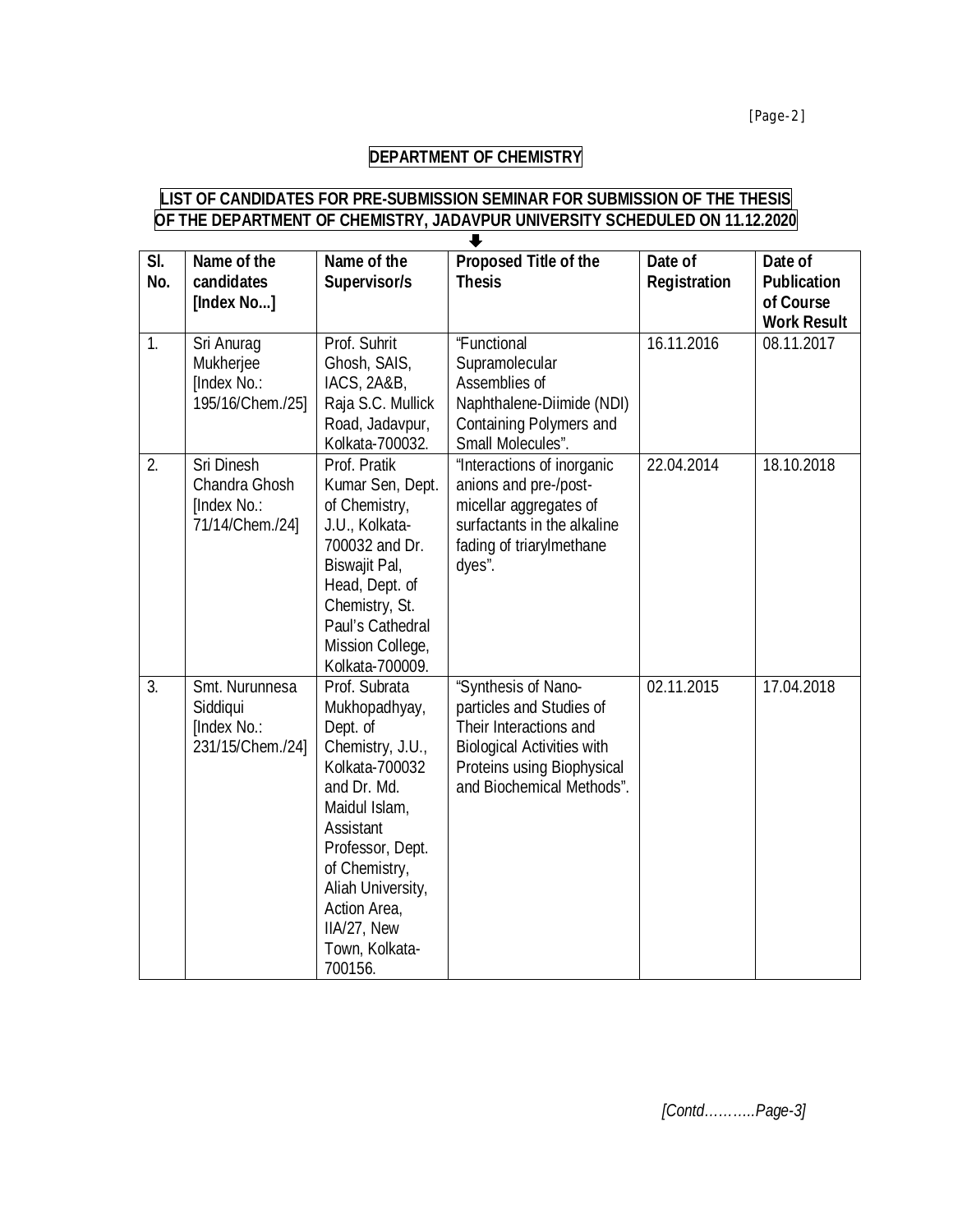| 4. | Smt. Rini<br>Majumder<br>[Index No.:<br>114/15/Chem./24]         | Dr. Partha Pratim<br>Parui, Associate<br>Professor, Dept.<br>of Chemistry,<br>J.U., Kolkata-<br>700032                                          | "Detection of highly<br>interrelated interfacial pH<br>and polarity for<br>biologically relevant<br>amphiphilic self-<br>assemblies using a<br>single optical probe<br>molecule ". | 25.05.2015 | 07.02.2017  |
|----|------------------------------------------------------------------|-------------------------------------------------------------------------------------------------------------------------------------------------|------------------------------------------------------------------------------------------------------------------------------------------------------------------------------------|------------|-------------|
| 5. | Smt. Leena<br>Majumder<br>[Index No.:<br>52/17/Chem./25]         | Dr. Biswadip<br>Banerji, Senior<br>Scientist, Dept. of<br>Chemistry,<br>I.I.C.B., 4, Raja<br>S.C. Mullick<br>Road, Jadavpur,<br>Kolkata-700032. | "Studies towards<br>synthesis and structural<br>elucidation of few<br>peptidic and non-peptidic<br>scaffolds".                                                                     | 23.06.2017 | 17.04.2018  |
| 6. | Smt. Aradhita<br>Bhattachrjee<br>[Index No.:<br>253/16/Chem./25] | Dr. Partha Roy,<br>Associate<br>Professor, Dept.<br>of Chemistry,<br>J.U., Kolkata-<br>700032                                                   | "Synthesis,<br>characterization and<br>exploration of properties<br>of some transition metal<br>complexes with N, O-<br>donor ligands".                                            | 15.12.2016 | 06.05.2019  |
| 7. | Sri Dinesh Maity<br>[Index No.:<br>247/16/Chem./25]              | Dr. Partha Roy,<br>Associate<br>Professor, Dept.<br>of Chemistry,<br>J.U., Kolkata-<br>700032                                                   | " Development of New<br>Fluorescent<br>Chemosensors for Ionic<br>Species".                                                                                                         | 08.12.2016 | 17.04.2018  |
| 8. | Smt. Ketaki<br>Samanta<br>[Index No.:<br>213/14/Chem./23]        | Dr. Sudip Malik,<br>Professor, SAIS,<br>IACS, 2A&B,<br>Raja S.C. Mullick<br>Road, Jadavpur,<br>Kolkata-700032.                                  | " Nanocomposite of<br>Syndiotactic Polystyrene<br>with Conduction<br>Polymer: Structure and<br>Properties".                                                                        | 05.11.2014 | 14.09.2015  |
| 9. | Sri Debayan<br>Chakraborty<br>[Index No.:<br>61/17/Chem./25]     | Prof. Prasanta<br>Kumar Das,<br>Senior Professor,<br>S.B.S., IACS,<br>2A&B, Raja S.C.<br>Mullick Road,<br>Jadavpur,<br>Kolkata-700032.          | " Design and<br>Development of<br>Amphiphile Based<br>Supramolecular Self-<br>Assemblies: Relevance<br>in Biochemical<br>Applications".                                            | 06.07.2017 | 109.01.2019 |